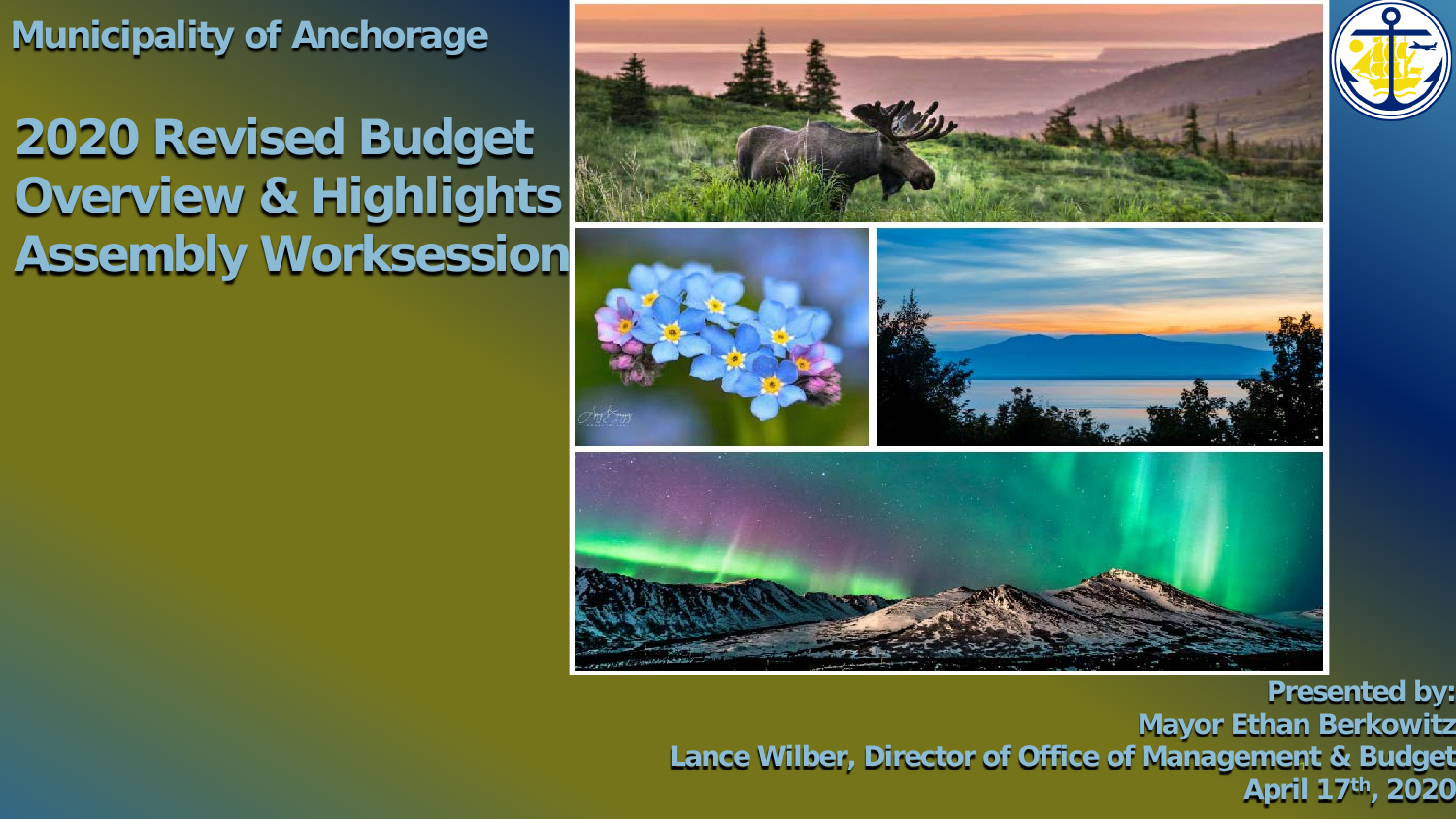

## **Presentation Overview**

**2019 Year End**

**2020 Approved Budget**

**2020 Revised at 1Q Budget Overview Historical Adjustments Revenue Adjustments Direct Cost Adjustments Budget Changes Mill Levy for General Government and for ASD Utilities / Enterprise**

**Covid19, CARES Act & FEMA**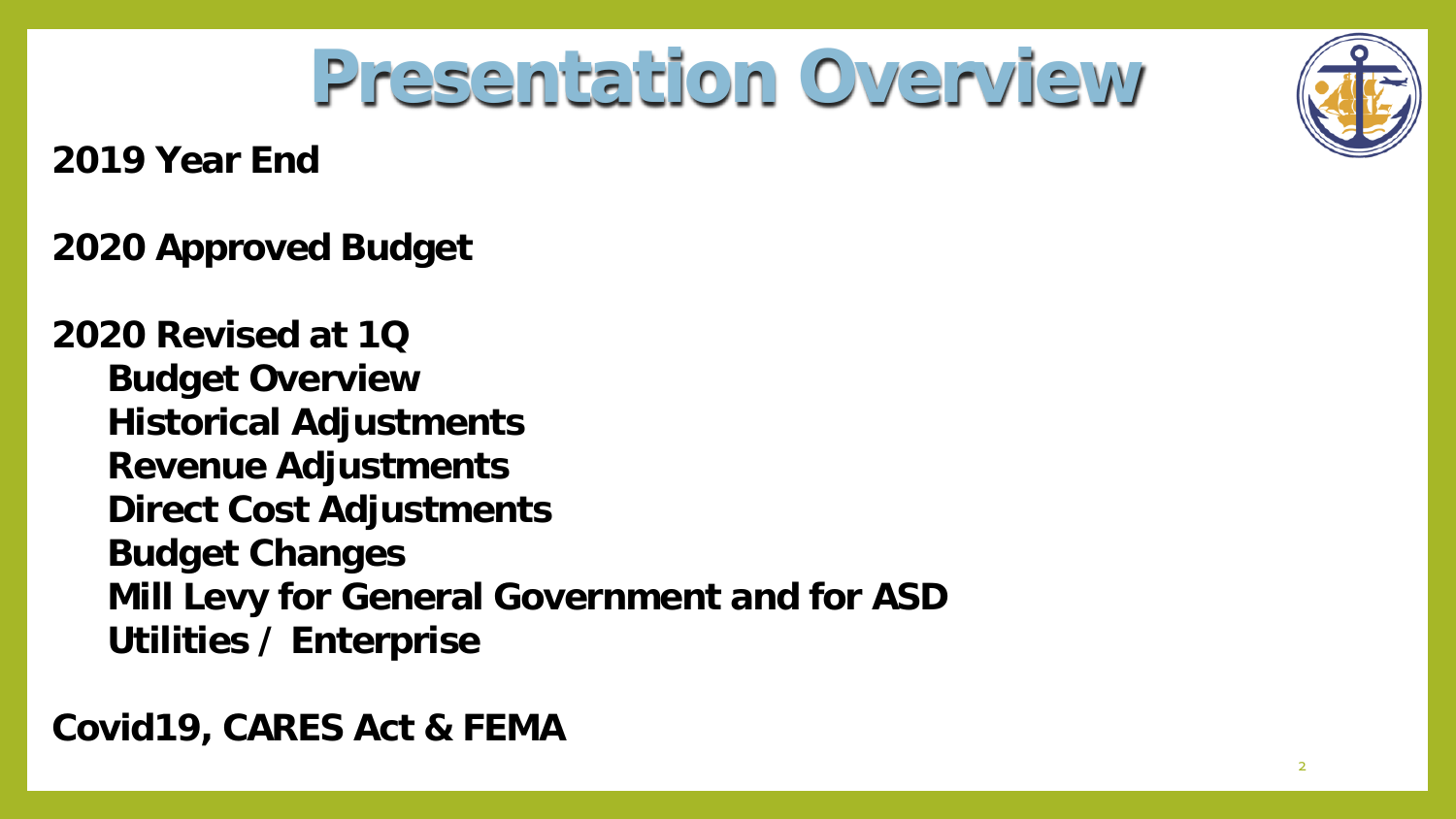## **2019 Year End**



- **Direct Cost Budget to Actuals: 100.1%**
	- **Departments managed expense: 99.5%**
- **Revenues: +\$5.8M**
- **Fund Balance: -\$4.0M**
- **Utilities / Enterprise:**
	- **All Under in Expenses**
	- **Most Over in Revenues**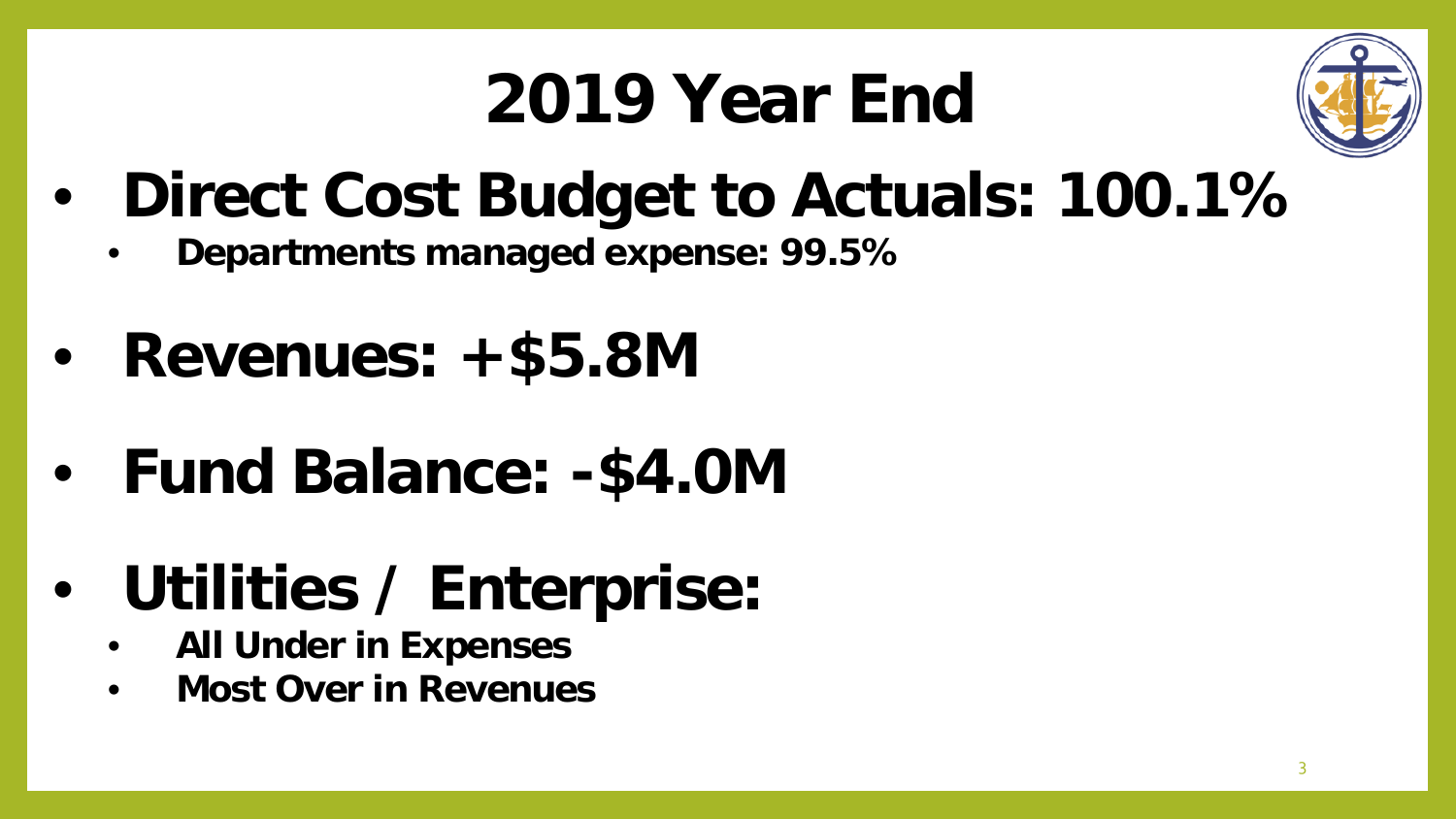

## **2020 Priorities**

**2020 Budget is focused on:**

- **Public Safety**
- **Housing & Homelessness**
- **Operations Stability**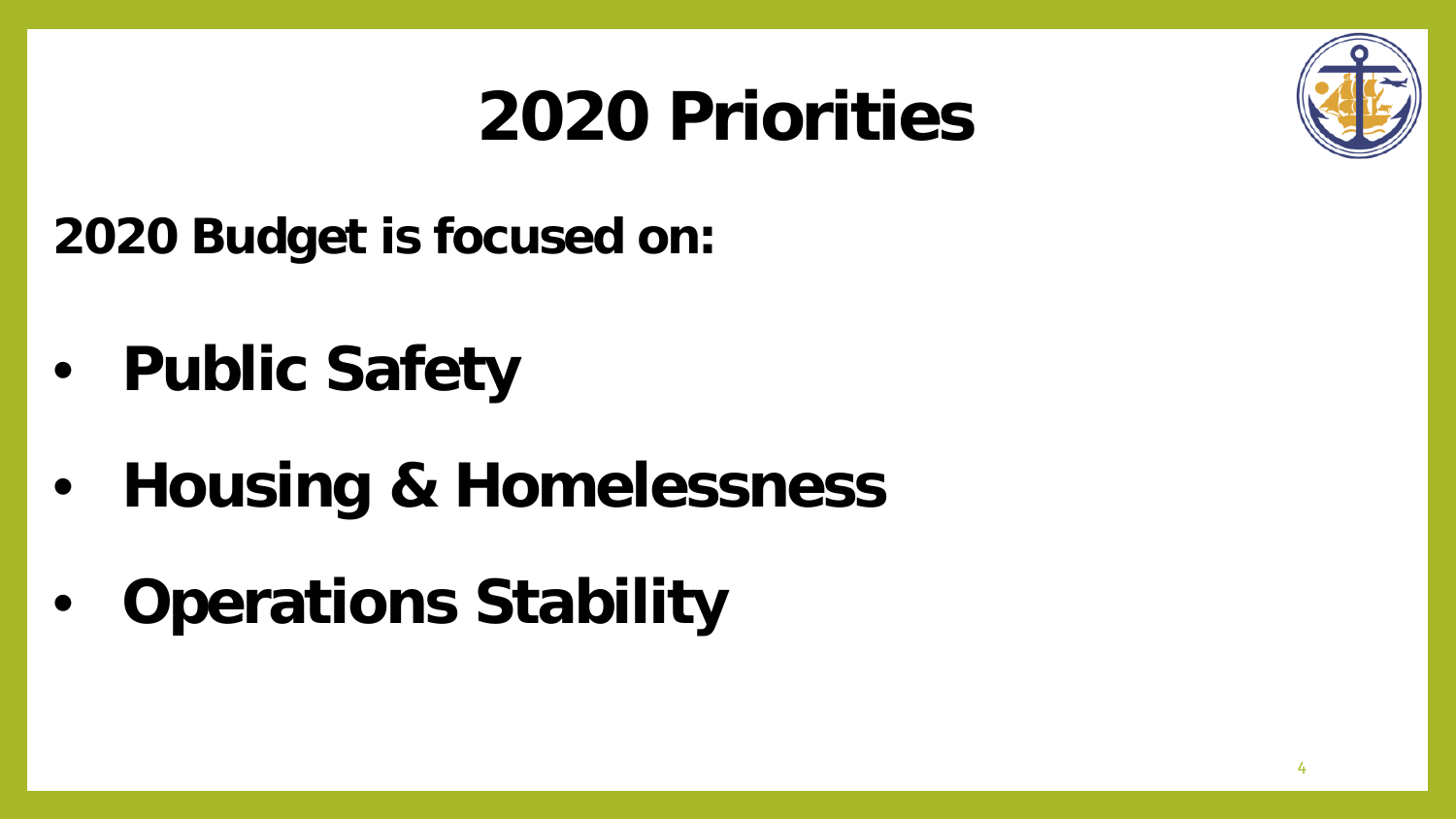

## **2020 Approved Budget Commitments**

**Labor \$6.6 million**

(salaries & benefits)

## **Non-Labor \$2.4 million**

(P&F retirement, leases, prof service, contracts)



5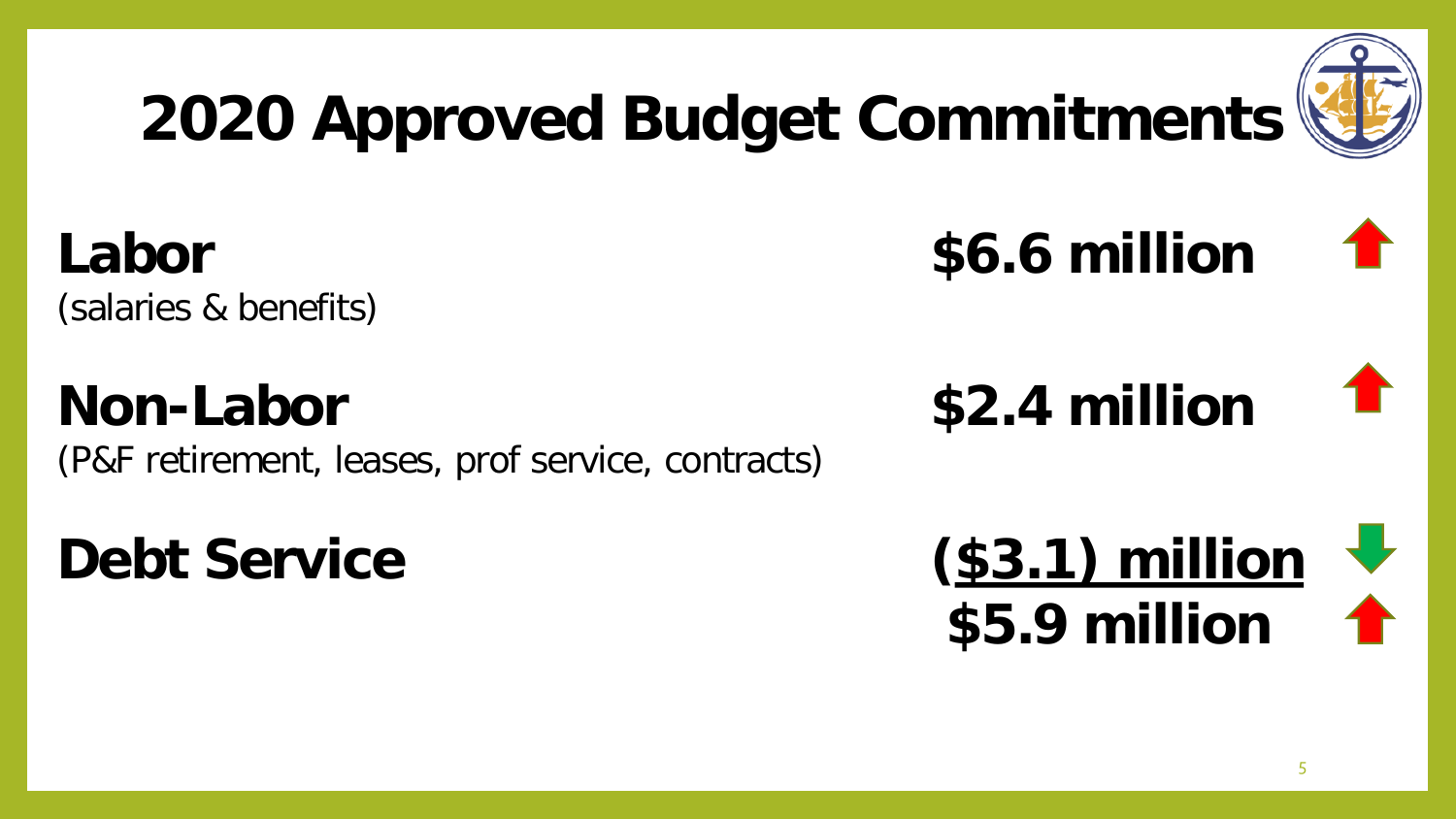# **2020 Highlighted Service**

### Public Safety **+\$2.7 million**

Academies:  $AFD = $1.2M + APD = $350K$ Dispatchers/evidence: APD=\$600K New Patrols: APD= \$540K

## **Housing & Homelessness +\$1.7 million**

Homeless & Behavior Health System Coordinator: Health \$53K Mobile Intervention Team: Health & APD = \$550K Shelter Contribution / Match with Private Investment Health = \$735K Camp Clean-up w/14 seasonal positions: Parks & Rec. = \$350K

### **Operations Continuity +\$3.0 million**

Property Appraisal= \$800K **+\$7.4 million**  $M&O$  Fleet Parts = \$200K Transit Match=\$435K Payroll Auditors= \$110K\* Women Infants and Children (WIC): Health= \$110K Misc.: i-Team\*, Interpreters, Climate Action Plan, C/ER Cem. and others = \$1.3M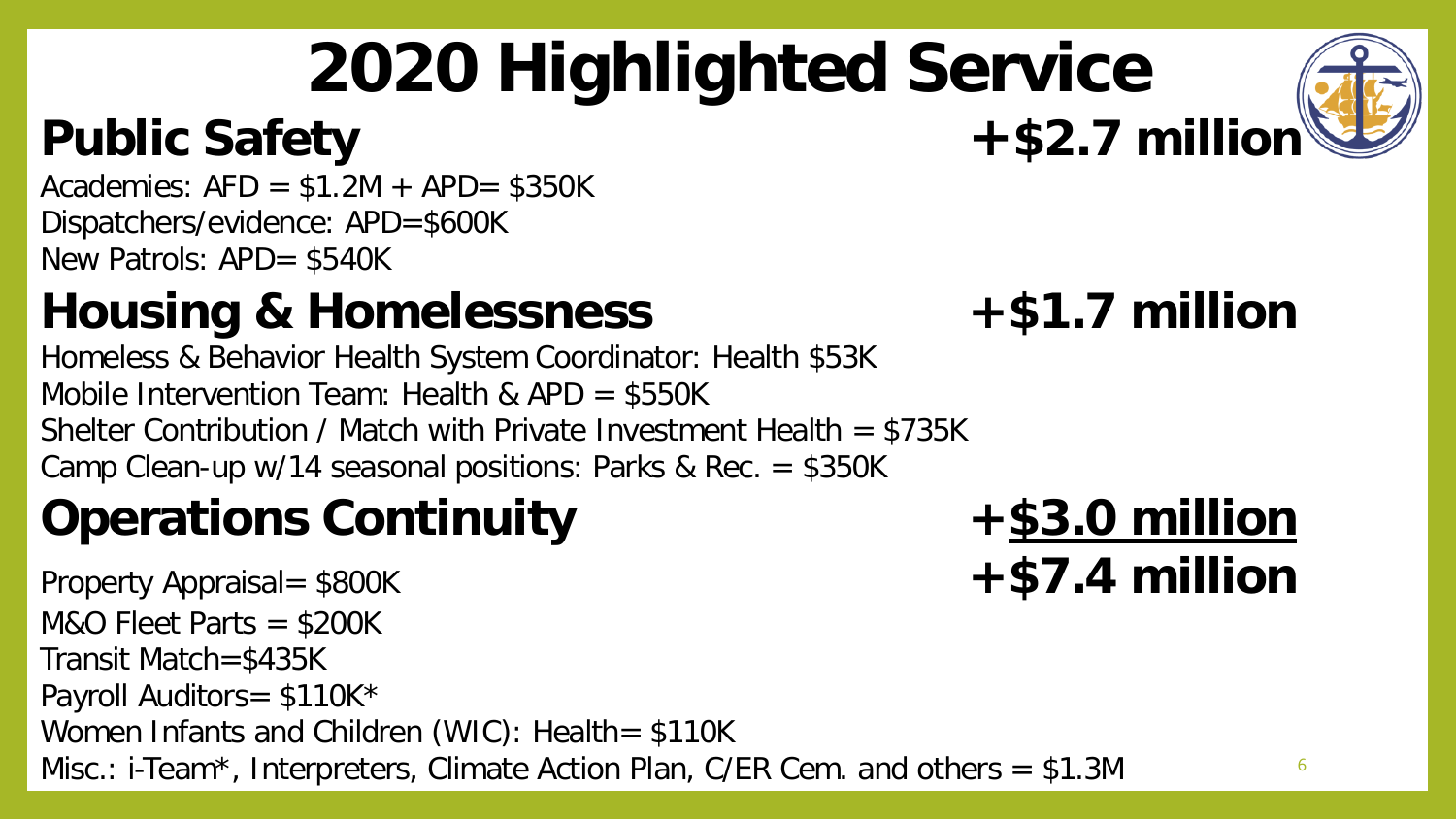# **2020 1Q Budget Overview**



#### **State Budget ? \$**?.? **million**

**Municipal Assistance \$4.6 million**

**(No Change in State Revenue Sharing)**

**Fund Balance Reserves 10% and 2%**

**Tax Need / Mill Rates +\$1.2 million**

**Revenues +\$6.7 million**

**Direct Costs +\$1.1 million**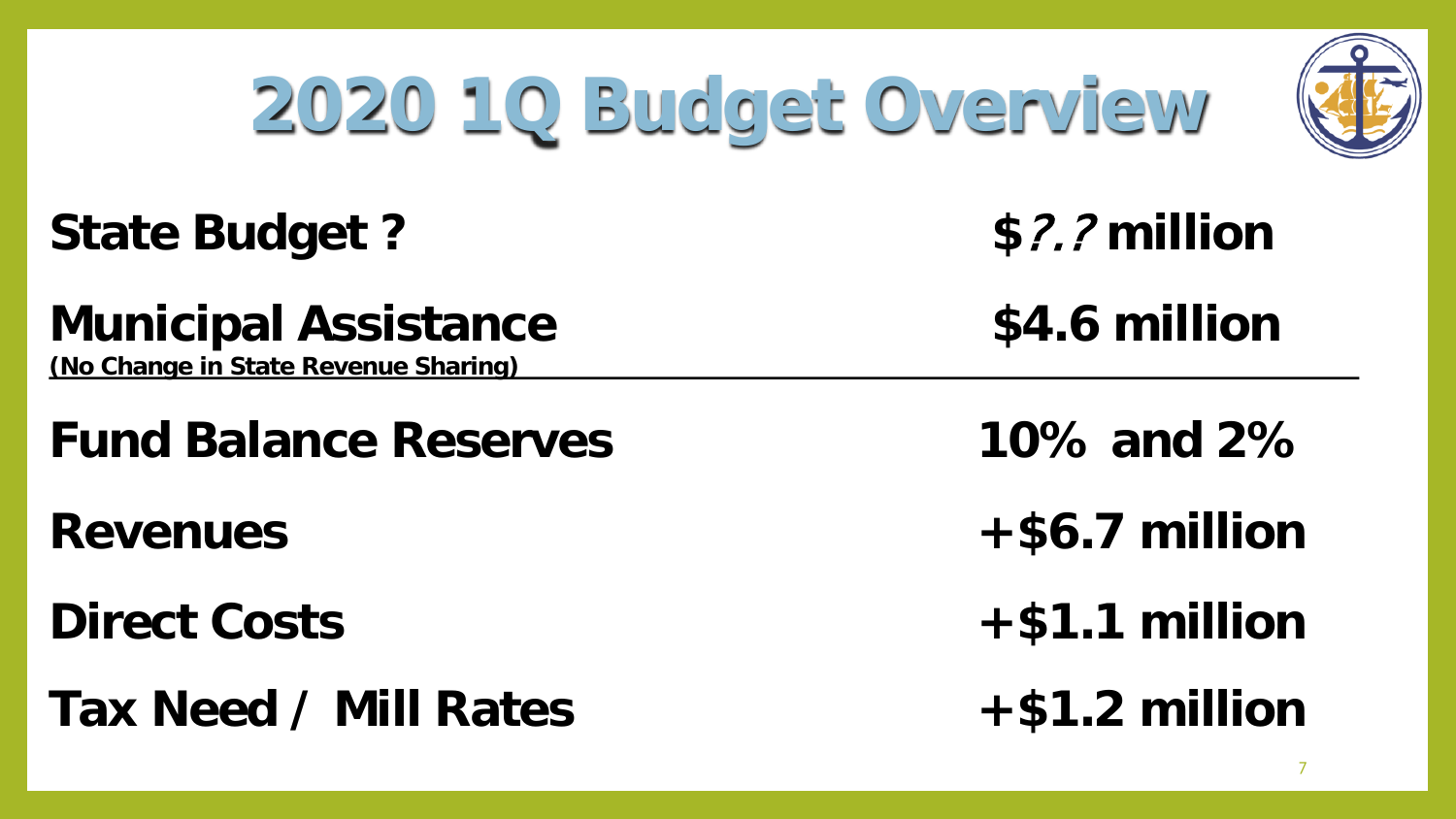

| <b>Previous Years 1Q Adjustments</b> | <b>Amounts</b>     |
|--------------------------------------|--------------------|
| <b>2015 10</b>                       | $+$ \$9.55 million |
| <b>2016 10</b>                       | $+ $7.89$ million  |
| <b>2017 10</b>                       | $+$ \$4.94 million |
| <b>2018 10</b>                       | -\$4.74 million    |
| <b>2019 10</b>                       | $+$ \$1.98 million |
| 2020 1Q Proposed                     | $+ $1.12$ million  |

**Adjustments to refine and revise the Approved Budget include:**

- **- Revenue Adjustments (MOA Trust/Other Contributions, MUSA/MESA, Other)**
- **- Expenditure Adjustments (Reduced Fuel/Travel/Vacancies, Add 3 Positions, Settlements, Other)**
- **- Service Area Board Requests (Girdwood, ER Street Light, Turnagain Arm Police, Other)** <sup>8</sup>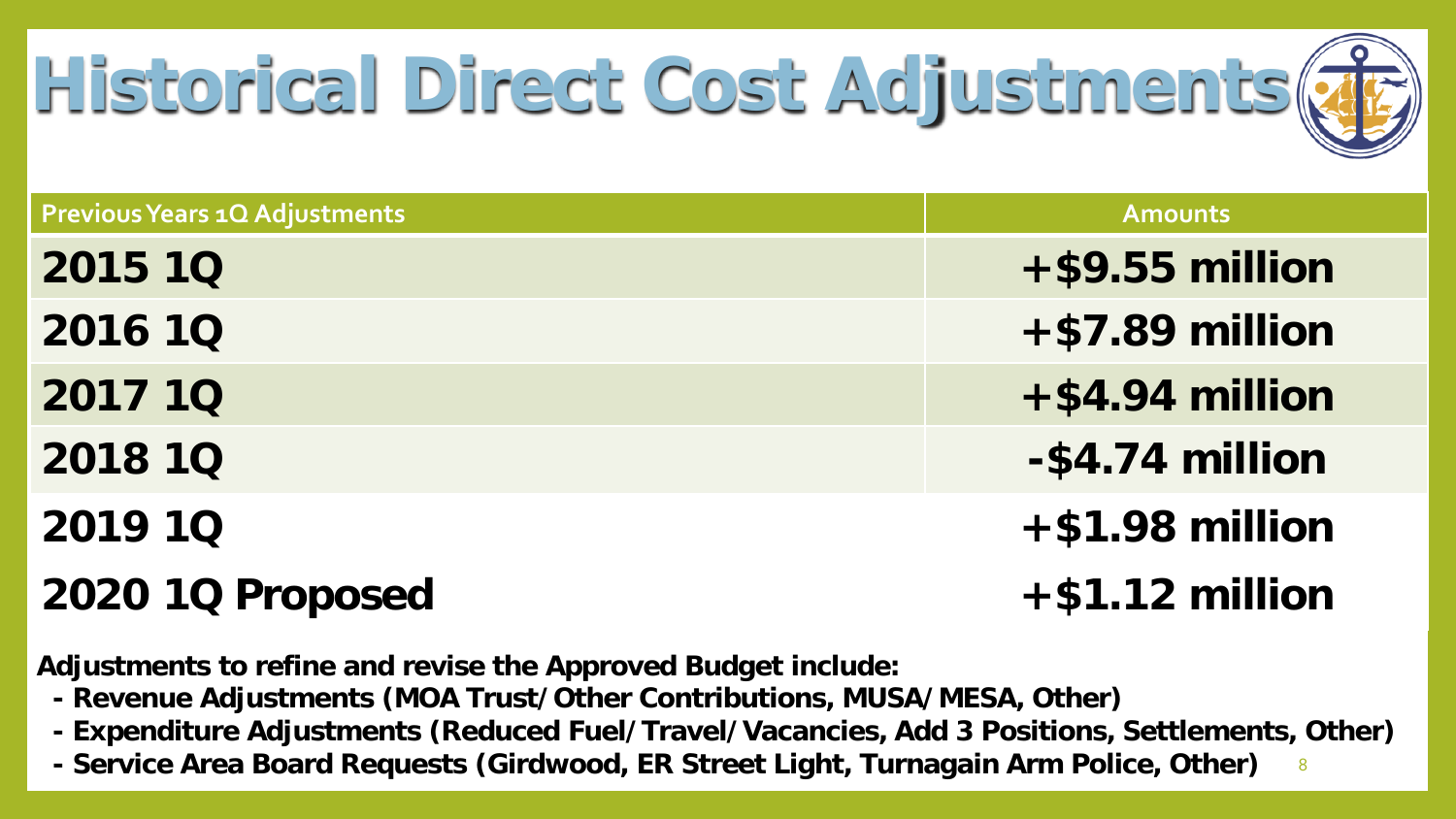## **2020 1Q Revenue Adjustments**

|                                                      | Amount   |
|------------------------------------------------------|----------|
| <b>Revenue Increases</b>                             | (\$,000) |
| Contribution from MOA Trust Fund                     | 3,190    |
| MUSA / MESA Payments                                 | 935      |
| <b>ML&amp;P Contributions for ML&amp;P IGCs</b>      | 2,055    |
| Settlement Recoveries                                | 1,777    |
| <b>Contributions from Other Funds</b>                | 688      |
| Marijuana Sales Tax                                  | 120      |
| Cost of Issuance Refunding                           | 102      |
| <b>Total Revenue Increases</b>                       | 8,867    |
|                                                      | Amount   |
| <b>Revenue Decreases</b>                             | (\$,000) |
| SOA Traffic / Trial Fines and other PFD Garnishments | (1,016)  |
| Tobacco Tax                                          | (700)    |
| <b>Fuel Excise Tax</b>                               | (290)    |
| Motor Vehicle Rental Tax                             | (200)    |
| <b>Total Revenue Decreases</b>                       | (2,206)  |
| Net Other Changes                                    | 18       |
| <b>TOTAL Revenue Adjustments in 2020 1Q Budget</b>   | 6,679    |

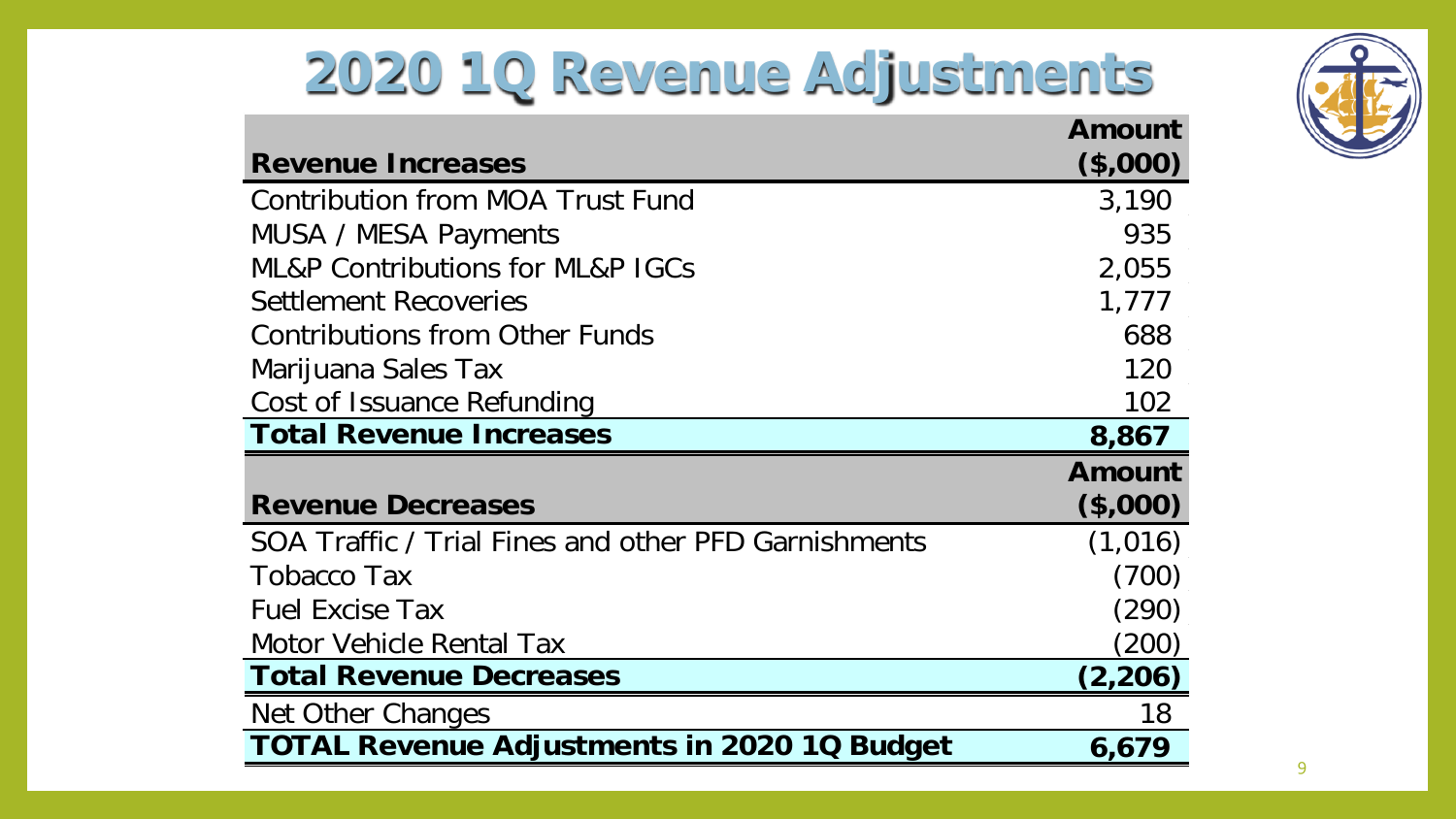## **2020 1Q Direct Cost Adjustments**



| <b>Direct Cost Increases</b>                           | <b>Amount</b><br>(\$,000) |
|--------------------------------------------------------|---------------------------|
| Settlement Recovery Contribution                       | 1,777                     |
| WC / GL Claims, Insurance, Misc                        | 1,767                     |
| <b>Major Facility Contractual Costs</b>                | 180                       |
| Voter Approved Bond O&M                                | 151                       |
| Cost of Issuance Refunding                             | 102                       |
| <b>ECD - Add GIS Position</b>                          | 100                       |
| ECD - Add Back i-Team Position                         | 73                        |
| HR - Add Back Payroll Position                         | 51                        |
| <b>Total Direct Cost Increases</b>                     | 4,201                     |
|                                                        | <b>Amount</b>             |
| <b>Direct Cost Decreases</b>                           | (\$,000)                  |
| Reduction of Fuel - All Departments                    | (898)                     |
| Reduction of Travel - All Departments                  | (291)                     |
| IT - Labor and Contract Savings                        | (443)                     |
| M&O - Vacancies                                        | (304)                     |
| P&R - Vacancies                                        | (412)                     |
| Purchasing - Vacancies                                 | (207)                     |
| <b>Traffic - Vacancies</b>                             | (171)                     |
| Service Area Adjustments                               | (127)                     |
| Police & Fire Retirement - Contributions to COPs Fund  | (95)                      |
| Municipal Attorney - Time to ML&P Sale Administration  | (60)                      |
| <b>Total Direct Cost Decreases</b>                     | (3,008)                   |
| Net Other Changes                                      | (68)                      |
| <b>TOTAL Direct Cost Adjustments in 2020 1Q Budget</b> | 1,125                     |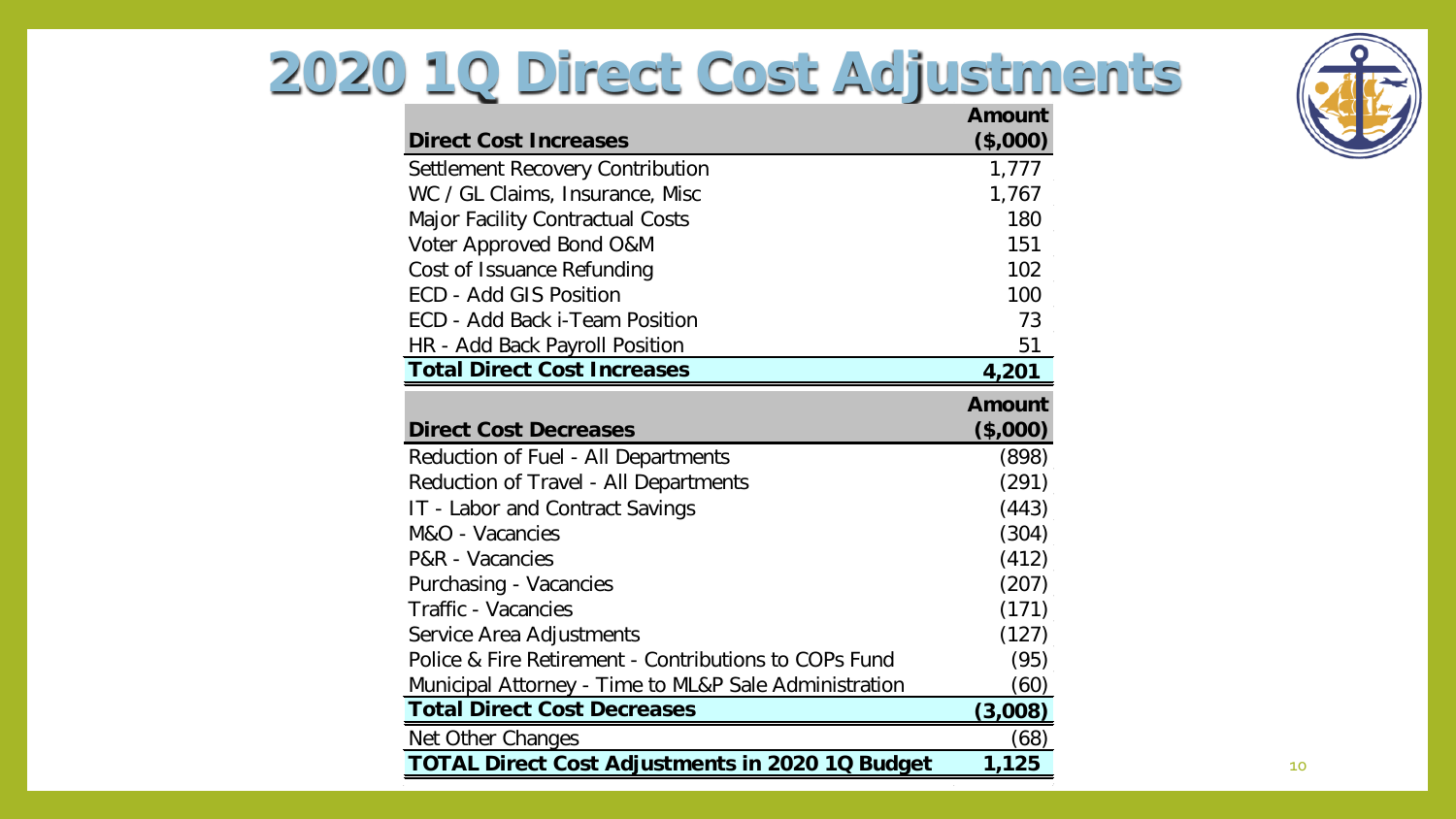

# **2020 1Q Budget Changes**

|                                | 2020 Approved   | 2020 1Q               |
|--------------------------------|-----------------|-----------------------|
| <b>Budget</b><br>Appropriation | \$540.2 million | \$541.4 million       |
| <b>Position Count</b>          | 2,333           | 2,342                 |
| <b>Property Tax Base</b>       | \$291.4 million | \$292.6 million<br>11 |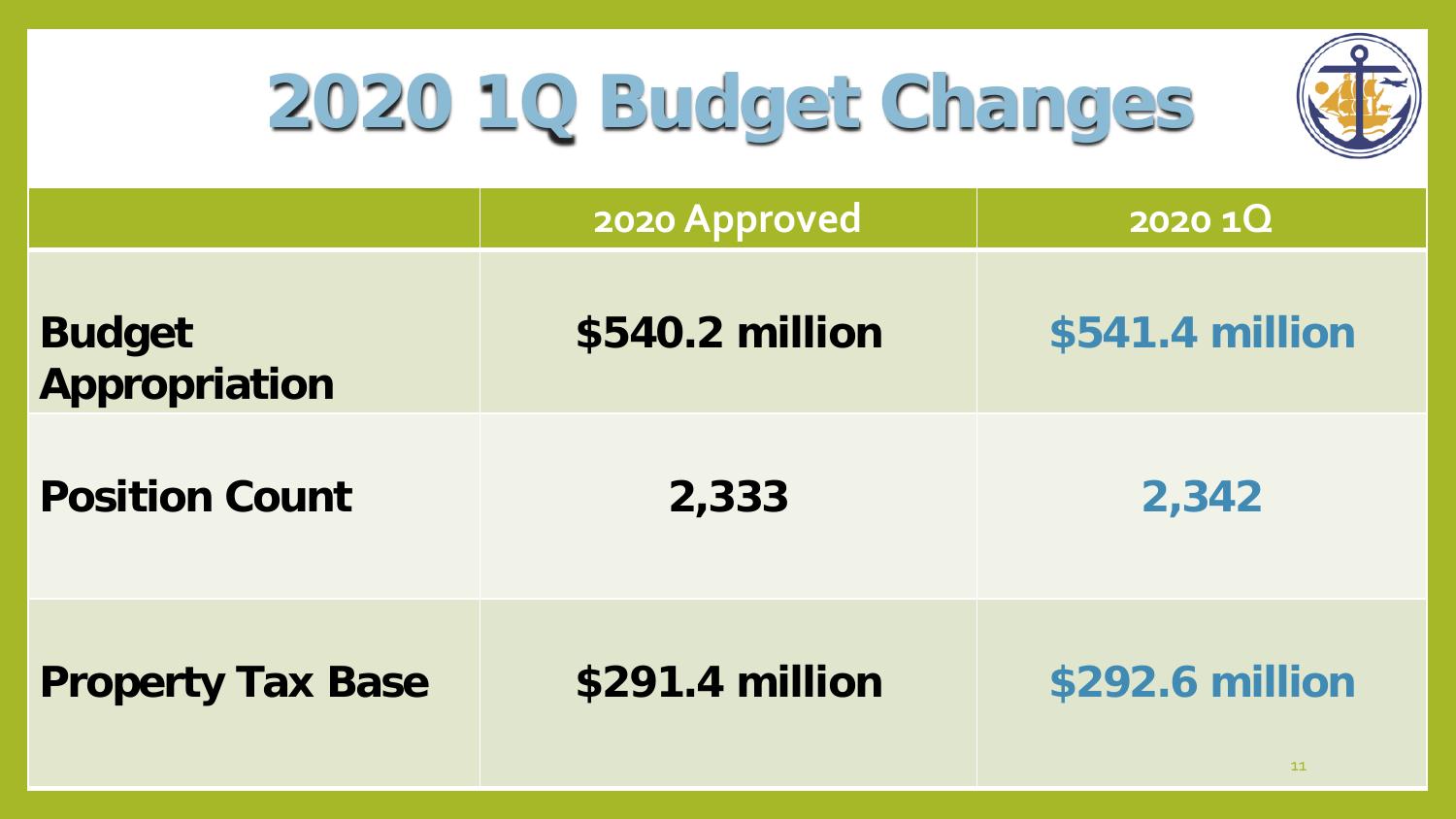

## **2020 Average Mill Levy**

|                                    | 2019 1Q      | 2020 10<br><b>Preliminary</b> | <b>Difference</b> | Cost per<br>\$100,000             | <b>Key Factors</b>                            |
|------------------------------------|--------------|-------------------------------|-------------------|-----------------------------------|-----------------------------------------------|
|                                    |              |                               |                   |                                   | <b>New Construction</b>                       |
| General                            | 8.88         | 8.97                          | $+0.09$           | 897<br>$\boldsymbol{\mathcal{S}}$ | $\bigoplus$<br><b>Debt Service</b>            |
| Government                         |              |                               |                   |                                   | $\color{red} \bigoplus$<br><b>Tobacco Tax</b> |
| ASD (ops)<br>ASD (SOA debt reimb.) | 7.16<br>0.00 | 7.27<br>0.48                  | 0.11<br>0.48      | $\boldsymbol{\mathcal{S}}$<br>727 | ⇧<br><b>MUSA/MESA</b>                         |
| <b>ASD</b>                         | 7.16         | 7.75                          | $+0.59$           |                                   | 775 ASD Bond Debt<br>企                        |
| <b>Total</b>                       | 16.04        | 16.72                         | $+0.68$           | \$1,672                           | reimbursement                                 |
|                                    |              |                               |                   |                                   | Assessed<br>Valuations                        |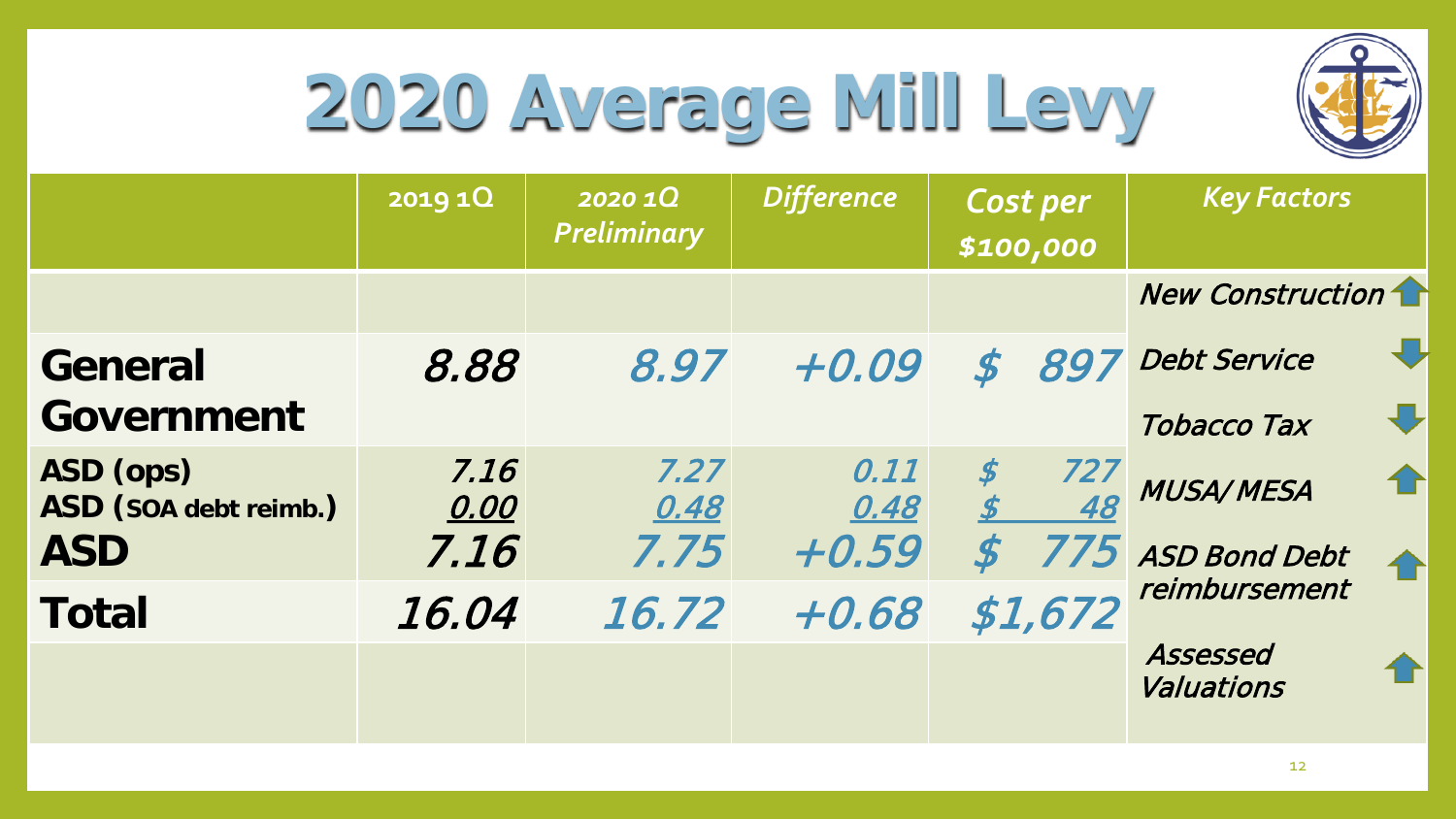# **2020 1Q Utilities / Enterprise**



**Anchorage Water Utility - Change in Appropriation (\$1.0M) Anchorage Wastewater Utility - Change in Appropriation \$136k**

**Merrill Field Airport - Change in Appropriation (\$76k)**

**Municipal Light & Power - Change in Appropriation (\$62M)**. **Eklutna Hydroelectric - Establish operating budget \$2.1M and capital budget \$2.4M**

**Port of Alaska - Change in Appropriation (\$18k)**

**Solid Waste Services - Refuse Collections Change in Appropriation \$139k Solid Waste Services - Disposal Collections Change in Appropriation \$917k and capital budget \$3M**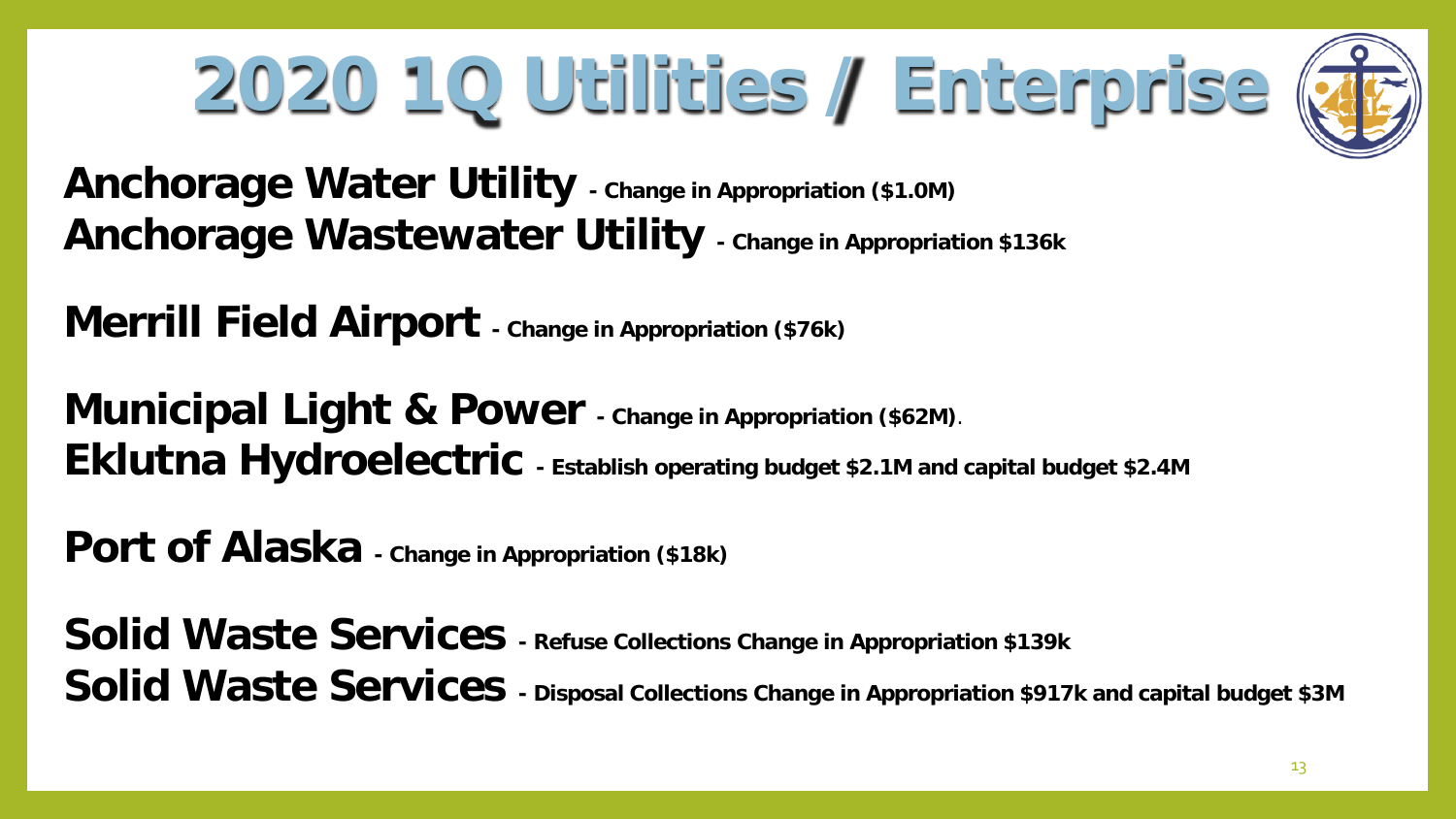

# **Future Budget Considerations**

**COVID19 & Budgeting**

**CARES Act Sources Uses**

#### **Recovery of Expenses**

- **Staff time**
- **EOC operations & supportive expenses**

**Recovery of Lost Revenue**

#### **FEMA Recovery**